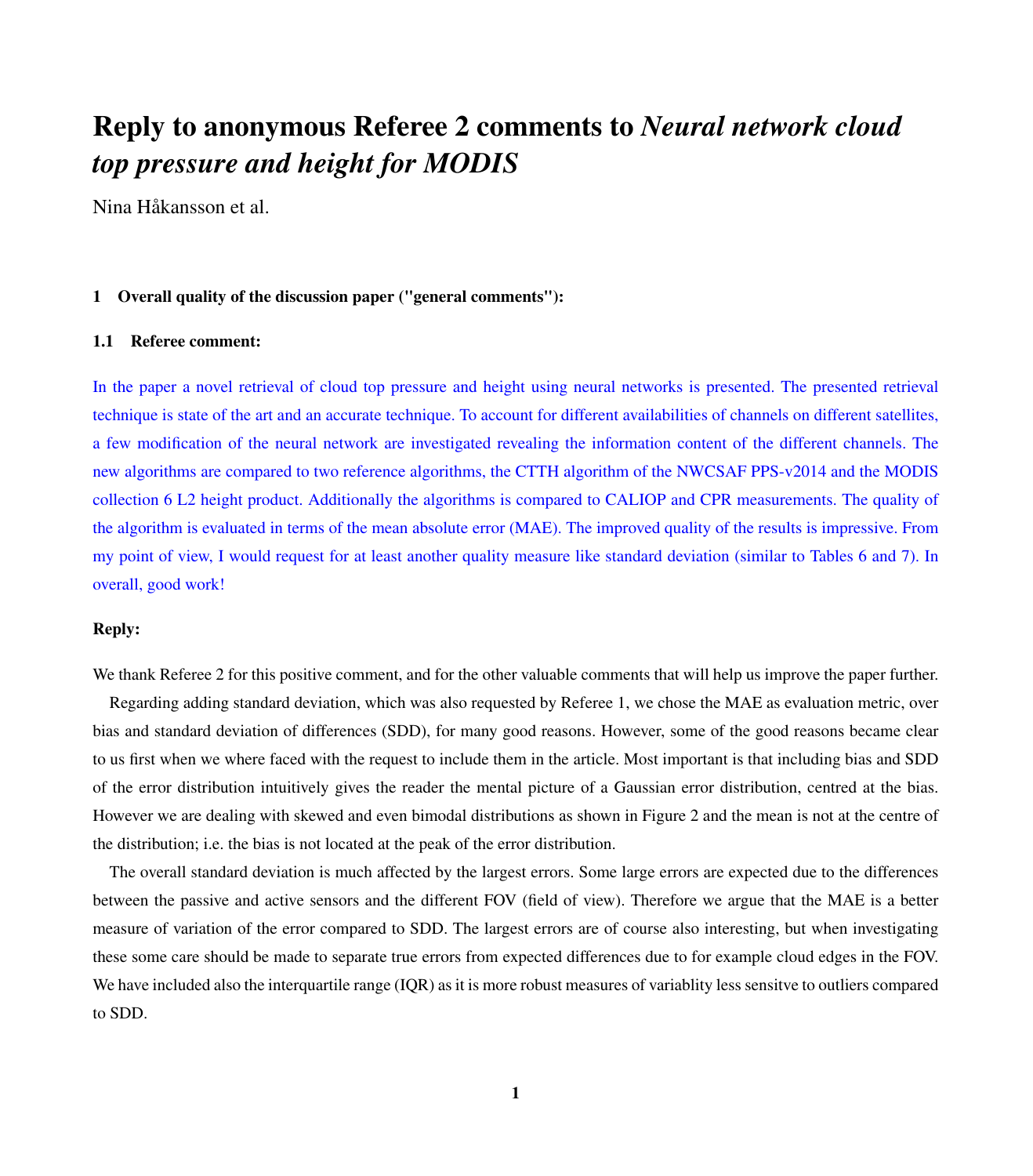As the bias and SDD are traditionally used when evaluating cloud top height retrieval algorithms these are included along with the discussion of why they are not so useful or even misleading. To help the discussion also IQR, RMSE (root mean square error), mode, median and percentage of absoulte errors above 0.25, 0.5, 1 and 2 km were included.

## 2 Individual scientific questions/issues ("specific comments")

#### 2.1 Referee comment:

p1 line 23: CTH might also be used in data assimilation of atmospheric motion vectors.

## Reply:

We have added this to the text.

#### 2.2 Referee comment:

Introduction: A short description of the traditional technics to retrieve cloud top pressure and height could be added to the introduction. (or cite an overview paper like Hamann et al. "Remote sensing of cloud top pressure/height from SEVIRI: analysis of ten current retrieval algorithms." Atmospheric Measurement Techniques 7.9 (2014): 2839-2867.)

## Reply:

We have added the suggested reference.

## 2.3 Referee comment:

The introduction should motivate, why it is expected that using machine learning, in particular neural networks, could improve the expected results.

## Reply:

Many CTH retrieval algorithms including MODIS-C6 and PPS-v2014 include some fitting of temperatures to NWP temperature profiles. This is most difficult in the case of inversions both as one temperature occurs at several pressure heights in the profile but also as the inversions are often not captured accurately enough in the NWP temperature profile. Many different techniques are used to deal with this, for example PPS-v2014 will place the cloud at the inversion height if the temperature is not more than 0.5 to 2K lower than the temperature at the inversion. MODIS-C6 has another approach using climatological lapse rates over sea for clouds likely to be low. These kinds of fitting techniques a statistical machine learning technique could probably do better. A motivation is included in the introduction.

#### 2.4 Referee comment: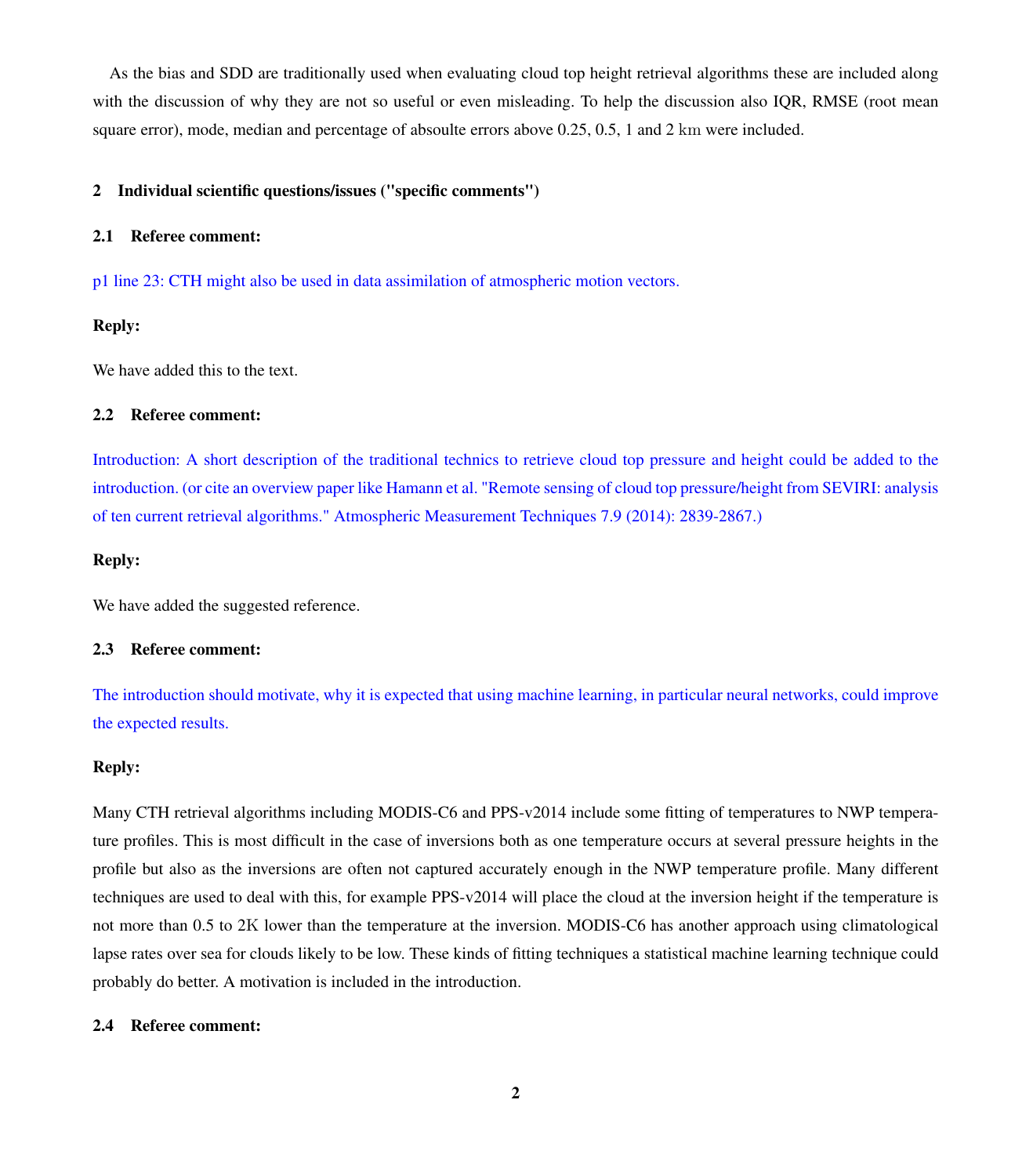Merge chapter 2.1.1 into chapter 3.2. (and skip the sentence (p3 line 10) "The MODIS Collection 6 cloud product were used as an independent. . .", you said that before).

## Reply:

We have removed section 2.1.1 and moved the information from it to section 2.1.

#### 2.5 Referee comment:

Chapter 2.2 Add a short sentence, why you chose the CALIOP 1km product and not also 5km or 10km product which are more sensitive to optically thin clouds.

# Reply:

The 1km CALIOP product was selected because it has the resolution closest to the MODIS resolution. It is expected that the thinnest cloud seen by CALIOP lidar is invisible to the passive imagers, so it should not be a problem that the thinnest clouds are missing in the 1km data. However we have also done some tests using AVHRR-GAC data and CALIOP 5km (Version 4) resolution for training (this is outside the scope of this article). The first tests show that results improve if the thinnest (0.05 or 0.1 in optical depth) clouds are excluded from the training. If these networks (trained on AVHRR-GAC) are applied on the validation data (MODIS) of this article the MAEs of the retrievals are between 76hPa to 79hPa. We have added a sentence about why 1km data was chosen. We ave added a sentence about why 1km data was chosen.

## 2.6 Referee comment:

Chapter 2.4 add the version number of the ECMWF model and add product name and version number of the OSISAF data used in this study.

## Reply:

We have added the versions and product names in section 2.4.

## 2.7 Referee comment:

You might consider to add the PPS-v2014 and MODIS C6 algorithm to table 3 and 4.

## Reply:

We have added them to Table 4, this will give the clear view of what channels are used for which method also for them. We suggest that they are not included in Table 3 as it describes *Network specific variables*. There was also an error in table 4, the NN-OPAQUE uses channel 12µm as described in Table 3 not channel 11µm. We have correct this as well and sorted the columns from lowest to highest wave length.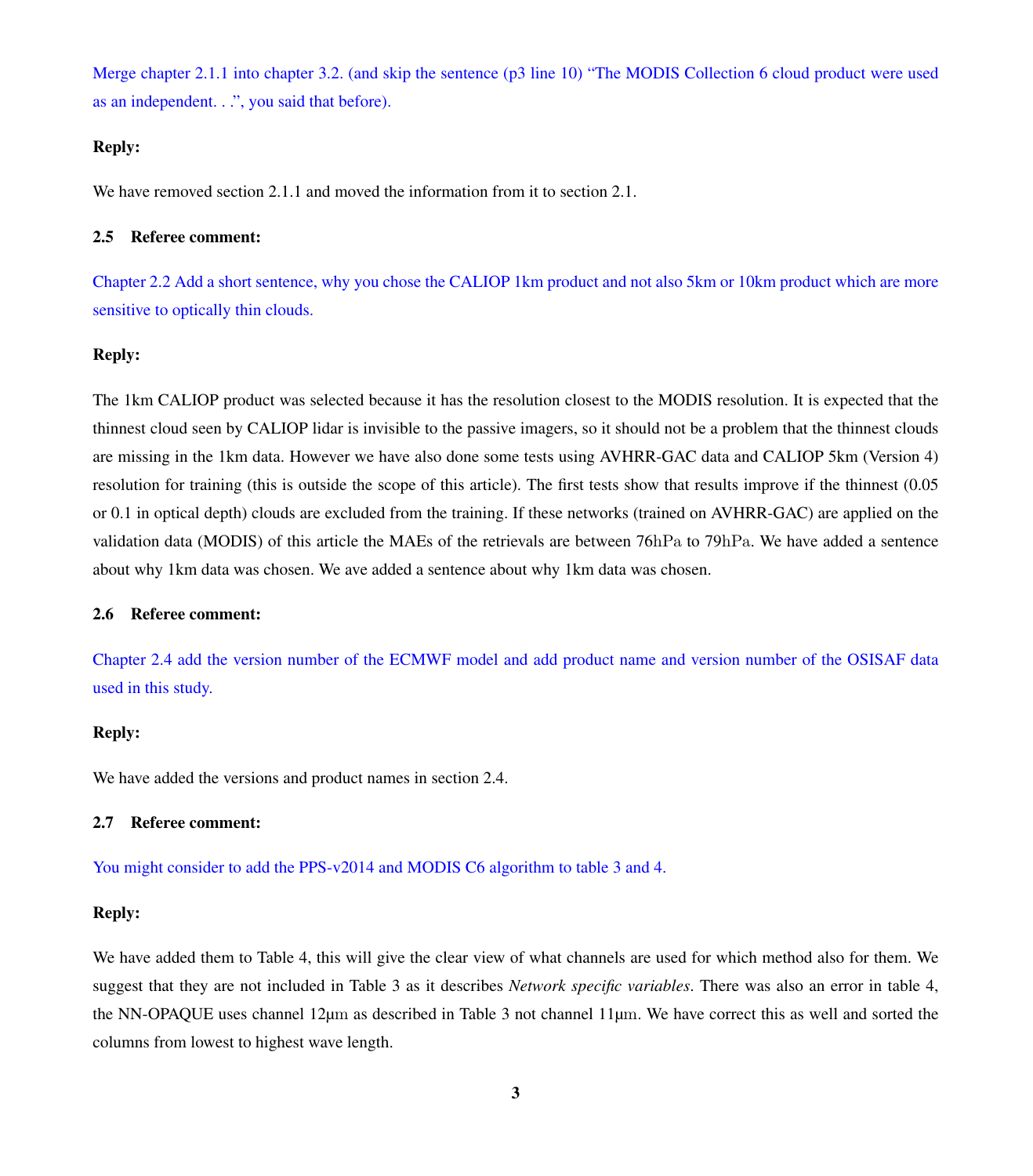#### 2.8 Referee comment:

Please make the order of algorithms in table 3, 4 and 5 consistent.

## Reply:

We did this in the first revision, and can not find any remaning inconsistencies.

## 2.9 Referee comment:

p5 line 5: how often is a pressure lower than 70 hPa retrieved?

# Reply:

It varies with each network from 0 up to 0.05%, we have added this to the text.

## 2.10 Referee comment:

p5 line 10: Why did you choose this number of levels? Is it sufficient to use 6 levels to represent the boundary layer inversions or other small scale features?

#### Reply:

Five of the levels (surface, 950, 850, 700, 500) where already used in the PPS-v2014, so this was our starting point. We tested to use the troposphere pressure, but then the networks became very sensitive to the type of NWP-data used. Instead we added the 250hPa level to have one more high level. We did tested increasing the number of levels near the ground by adding levels at 800, 900 and 1000hPa, but the improvement was not large enough to motivate the extra computational time. One common problem for cloud height retrieval algorithms is that inversions are not represented accurately enough in the NWP data. As mentioned previously, MODIS-C6 instead uses climatological lapse-rates over sea to avoid this problem, other algorithms use sharpening techniques at the inversion. So it is not clear that more levels which would better represent the inversions in the NWP data would improve the neural network results, but this could be further investigated.

## 2.11 Referee comment:

p5 line 21: do you skip non cloudy pixels in the 5x5 pixel standard deviations?

# Reply:

No, all pixels are included.

#### 2.12 Referee comment: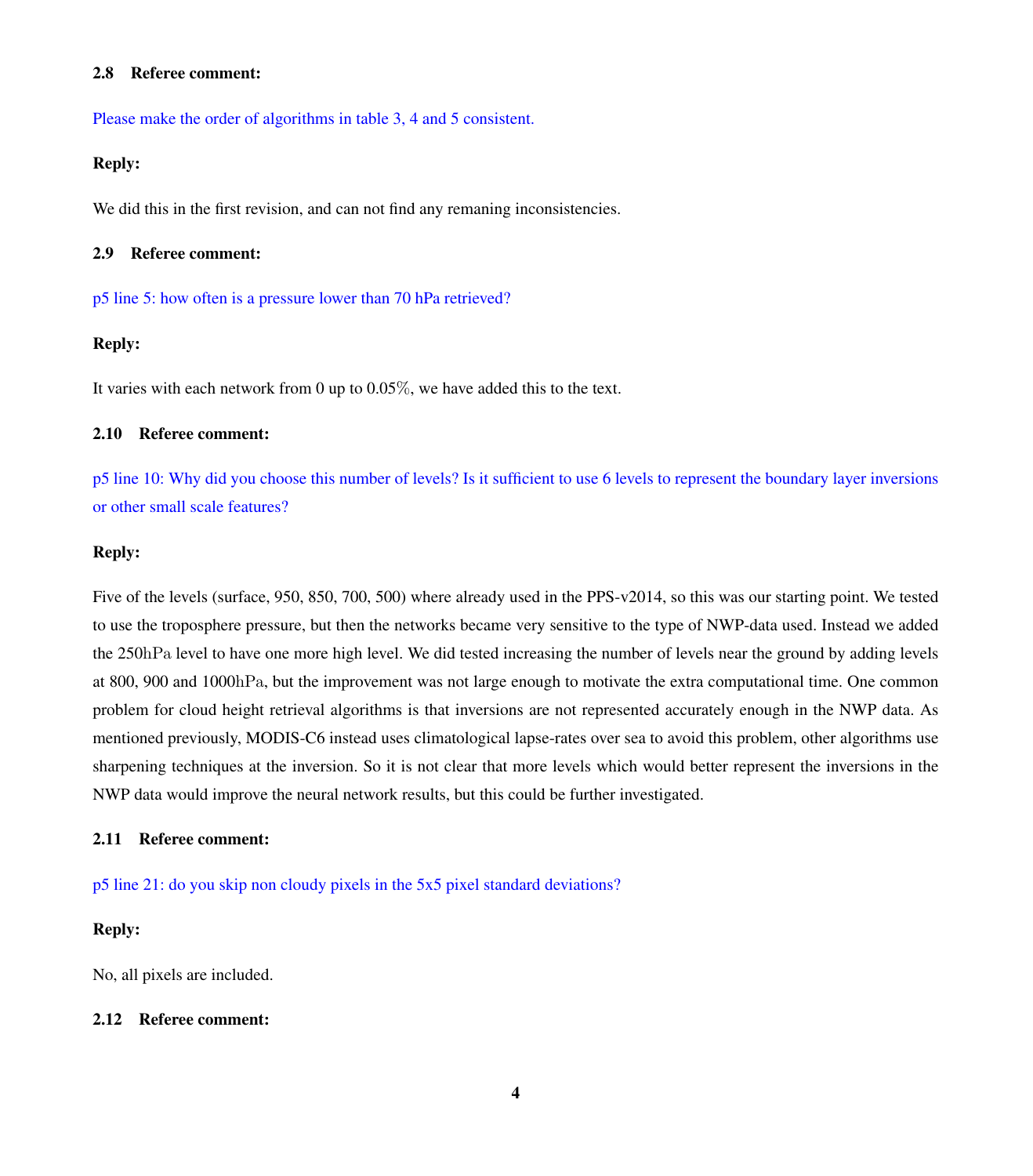p5 line 20: the  $B_3$ .7 has a solar component. Did you correct for this during day/night?

## Reply:

No correction was made, that channel is used just like the others.

#### 2.13 Referee comment:

p6 chapter 3.3.2: You chose to use specific days for training and others for validation. Given that you only use a limited number of days, wouldn't it be more to randomly select independent pixels from all available dates for training, validation, and testing to represent a larger variety of weather situations?

# Reply:

Unfortunately all pixels in the dataset we have are not independent. A typical cloud is much larger than one pixel; there could be hundreds of pixels with almost identical data in the datasets. If we would randomly select independent pixels from all days for each dataset we would in practice use the same data all the time. This would cause the neural network to overtrain as the *during training validation data* would be the same as the *training data*. And in the last validation step results would be overly positive as also the *validation data* would be in practice the same as the *training data*.

Random sampling from all data has been suggested to us previously. We have therefore added the discussion to the article why it is not possible.

#### 2.14 Referee comment:

p 6 line 19: Did you test other configurations that 30/15 neurons in the first/second layer? If yes, how was the performance?

#### Reply:

We did one test with 20/15 this network (NN-AVHRR) was 1 hPa worse and one with 30/45/45 (NN-AVHRR) this was 2.5hPa better but also took 5 times as long time to retrieve pressure. This information have been included in the text.

#### 2.15 Referee comment:

Chapter 3.3.3: May batch size and momentum be changed during the training process?

## Reply:

No they can't.

#### 2.16 Referee comment: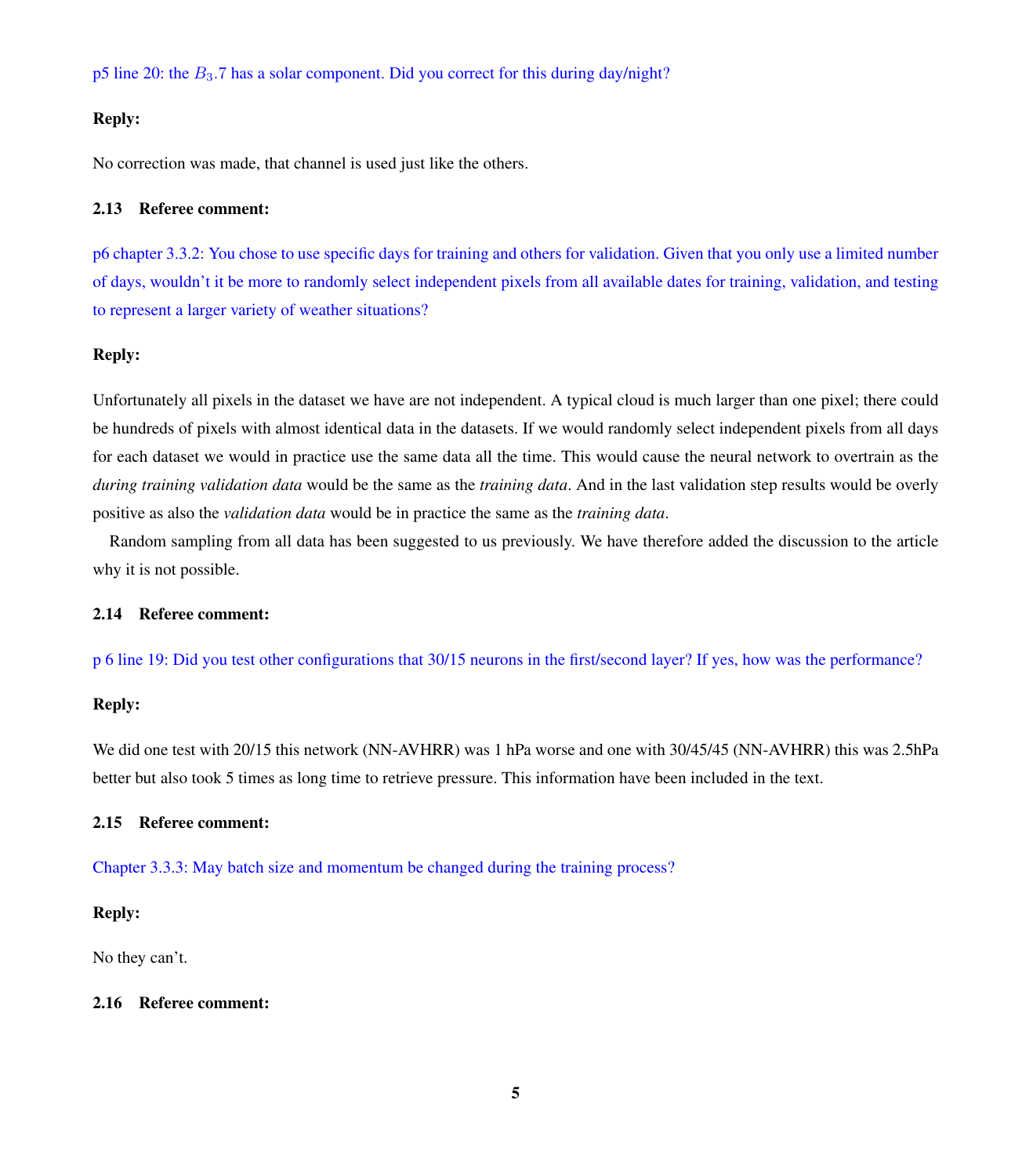p 7 line 27: consider to discuss the solar component of the 3.7 mue m channel. To my opinion this NN could perform better when corrected for that (e.g. adding the solar time as input variable).

#### Reply:

We considered adding the sun zenith angle as variable; however we can not decide how the neural network would use it. In the data we do not have all sun zenith angles present globally. It could be that the neural network would use the sun zenith angle to decide that during this time of day clouds of a particular height are most common. It does not have to be bad though and can be tested in future studies. The performance of NN-AVHRR1 could probably be improved it the solar component of 3.7 is treated explicitly. We have added discussion about the solar component of  $3.7 \mu m$ .

#### 2.17 Referee comment:

p8 line 5: Maybe express it positively: All NN can reproduce a clear bi-modal pdf very similar to CALIPSO, the pdf of PPS-v2014 deviates from this shape . . .

#### Reply:

We have changed the formulation, thank you for the suggestion.

#### 2.18 Referee comment:

p8 line 7: It is written "for the best performing network". Did you train several networks for one channel configuration? If so, could you describe the number of trained networks in chapter 3.2.2, please?

#### Reply:

With the *the best performing networks* we meant that the NN-NWP, NN-OPAQUE, NN-BASIC and NN-BASIC-CIWV was excluded. We have clarified this in the text.

## 2.19 Referee comment:

p 8, line 11: according to my table 6, the NN-MetImage is better than the NN-MetImage- NoCO2.

#### Reply:

Yes it does! However the NN-MetImage does not perform well for higher satellite zenith angles. Only networks that perform well for all satellite zenith angles are discussed in this sentence. We have added a sentence to make it clearer.

#### 2.20 Referee comment: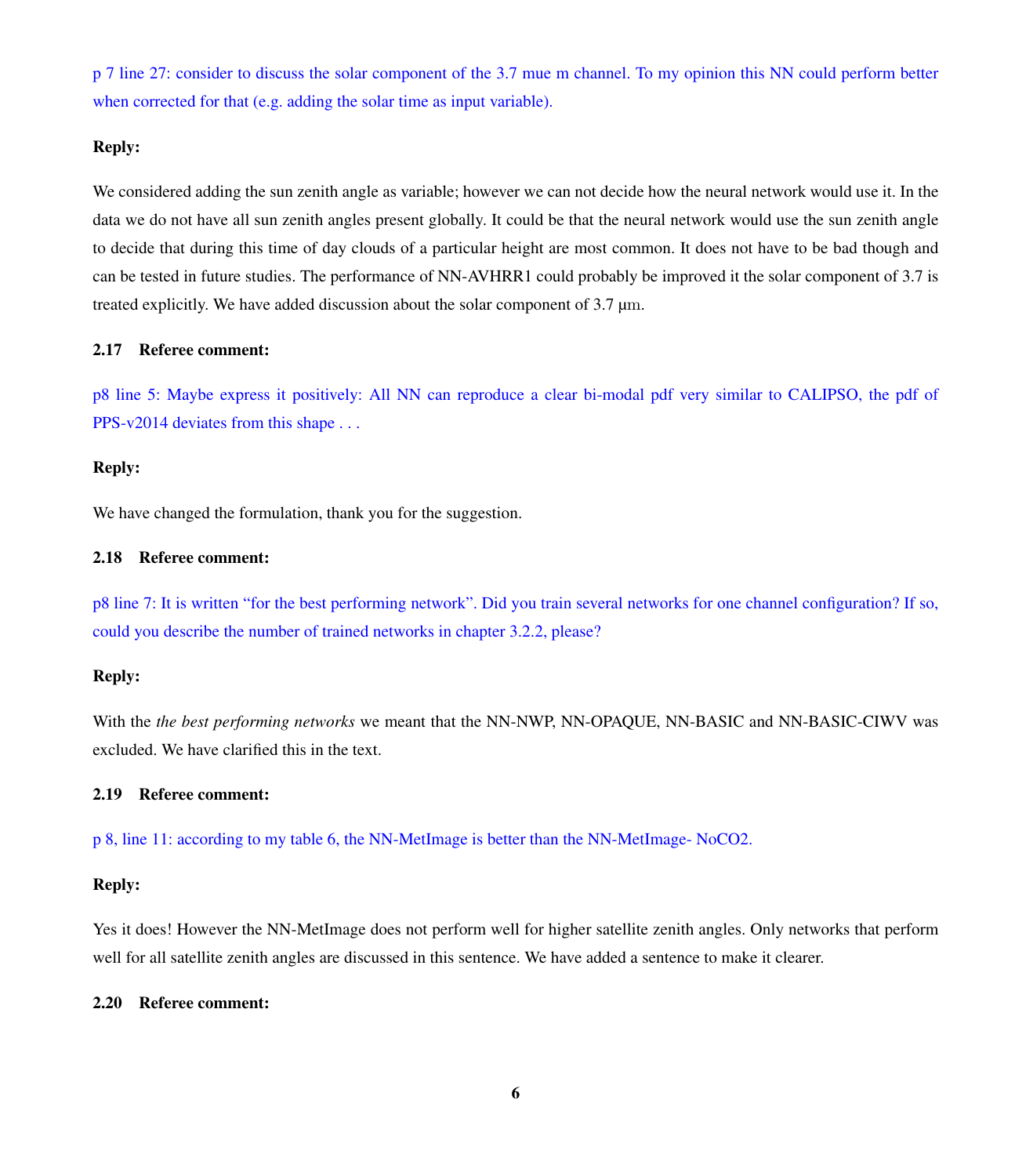p 8, line 15: do you have an idea, why the MAE against CPR is larger than the MAE against CALIOP for NN-MetImage and NN-MetImage-NoCO2?

## Reply:

This we think it partly because the NN-MetImage and NN-MetImage-NoCO<sub>2</sub> have some skill in predicting very thin high clouds that are not detected by the CPR-Radar. We have added discussion about this.

## 2.21 Referee comment:

p 9, line 9: could you please describe a bit more in detail the differences seen in Figure 7?

## Reply:

We have described the differences in more detail.

## 2.22 Referee comment:

Chapter 5 Discussion: Could you also comment on applying your NN technique on geostationary satellites? What would be the main differences/challenges?

## Reply:

This technique should not be limited to polar orbiting satellites. As the instrument SEVIRI has the two most important channels at 11µm and 12µm it should be possible to apply the technique to SEVIRI data. More data (in terms of number of days) compared to MODIS may be needed to produce enough matches. As the SEVIRI resolution is coarser results might be degraded compared to MODIS. Matches of SEVIRI with CALIOP will occur at many different satellite zenith angles. This might make it possible to use the  $CO<sub>2</sub>$  channel on SEVIRI to improve results without losing performance skill at high satellite zenith angles. We have commented on using the NN-CTTH technique for geostationary satellites in the paper.

## A compact listing of purely technical corrections ("technical corrections": typing errors, etc.)

#### 2.23 Referee comment:

- p5 line 29 and thereafter: don't write CO2 with cursive letters
- consider to write NoCO2 (in MetImageNoCO2) not in cursive letters.

## Reply:

We have kept the notation with subscript but without cursive letters.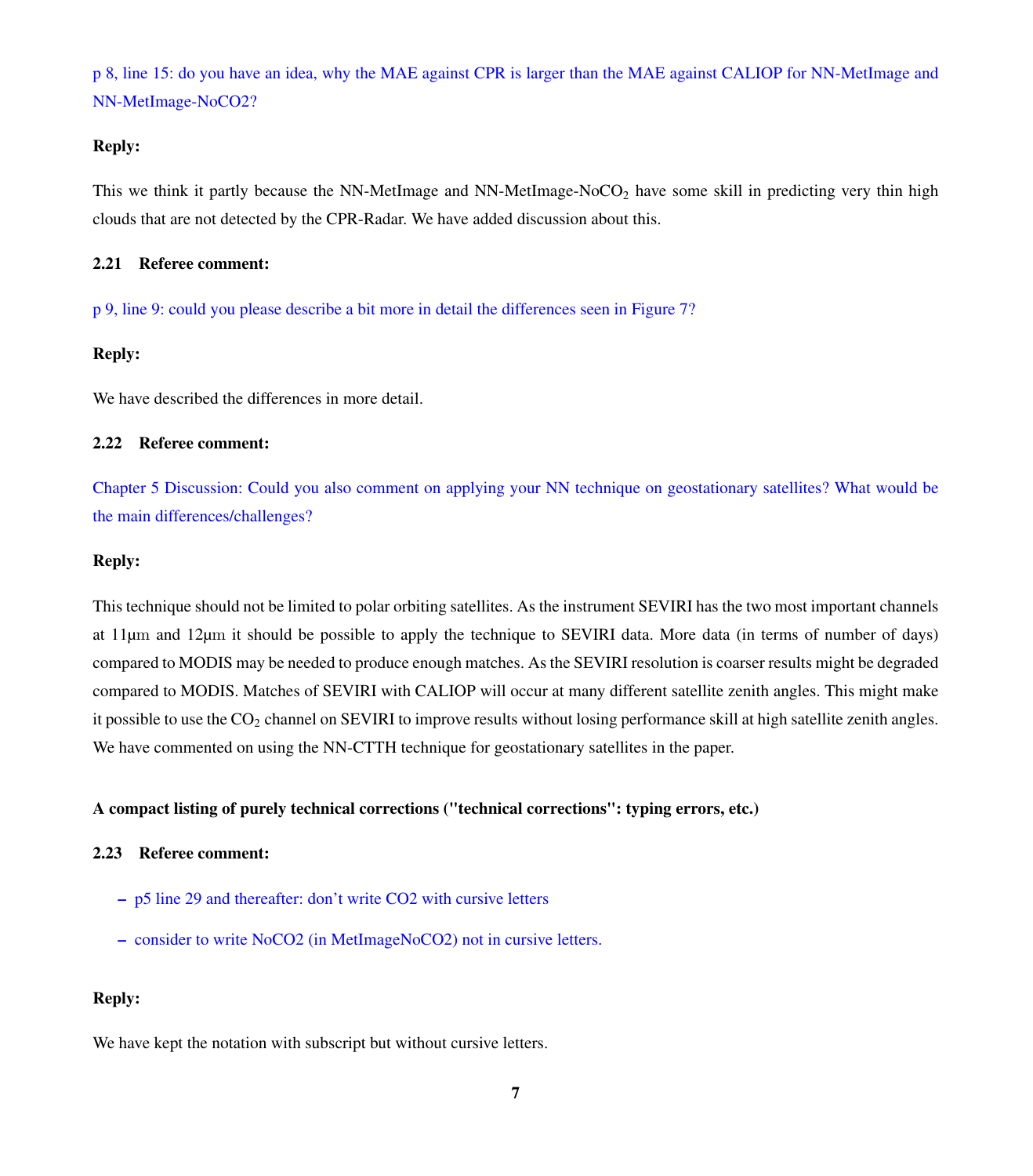#### 2.24 Referee comment:

Figure 1 (p21): consider to have the figures in the same order as the algorithms are mentioned in table 3, 4, and 5.

# Reply:

This is a reasonable request. However it is also nice to have the two AVHRR based algorithms next to each other so they can be compared. Also this order makes the two networks performing bad at high satellite zenith angles appear on the last row. And changing the order increases the risk to mix them up in later references. If someone refers to the bad satellite zenith angle behaviour in Figure 2 (h) in the discussion paper, and an interested reader by accident finds the final revised paper (assuming there will be one) and finds the result for NN-AVHRR1 in that sub figure that is not good. As there are also good reasons to keep the current order of sub figures we argue that ther order should not be changed.

## 2.25 Referee comment:

- p 8, line 34 and following: avoid the abbreviation NN-CTTH, e.g. change: that the NN-CTTH all have -> that all NN retrievals have . . .
- avoid NN-CTTH abbreviation (which one do you mean? all NN retrievals or NN-MetImage or another one?)
- p 10, line 12: avoid NN-CTTH -> specify which retrieval you referring to

#### Reply:

We have kept the NN-CTTH as the name for the neural network method in the paper. We have present it as the name and avoided using it where it might be confusing.

## 2.26 Referee comment:

- Please check consistent spelling of NWC SAF (e.g. p2 line 11) and NWCSAF (e.g. p1 line 19)
- Please check consistent spelling of PPS-2018 (e.g. p1 line 19) and PPS-v2014 (e.g. p2 line 23)
- Please check the space between numbers and units and the typeset of the units.
- Try to reduce number of paragraphs in the abstract, e.g. p1 line 8 is a one sentence paragraph.
- please check capital letters, e.g. Neural network (p3 line 26), neural network (p2 line 14) or Neural Network.
- p3 line 22: (change . to ,) . . . of the networks, see Table 1 for selected Dates
- Move p4 line 9-14 to line 6.